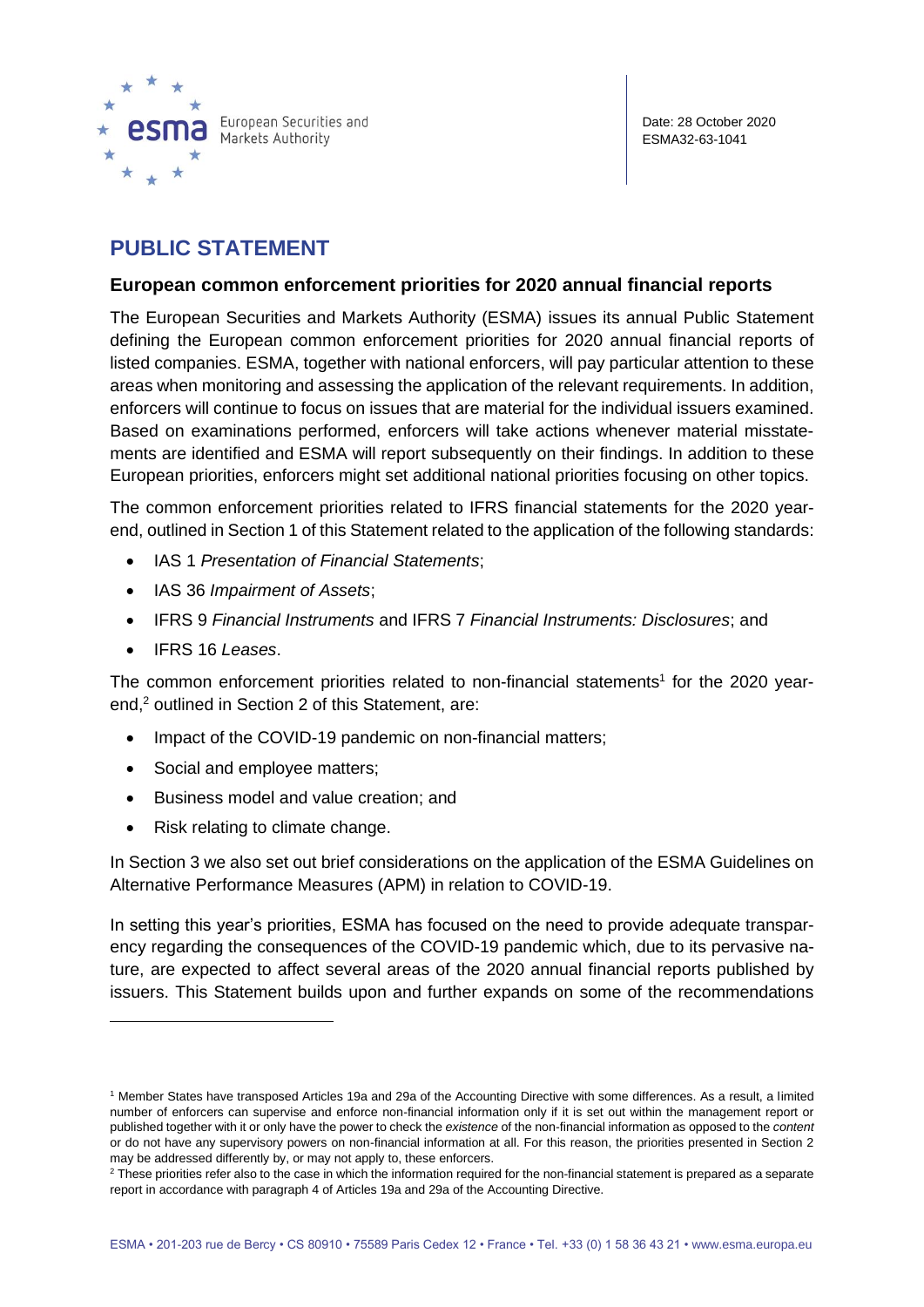

already provided in ESMA's Public Statement<sup>3</sup> on the implications of the COVID-19 outbreak on the calculation of expected credit losses (ECL) in accordance with IFRS 9 issued in March 2020, as well as, on ESMA's May 2020 Public Statement<sup>4</sup> on the implications of the COVID-19 outbreak on the half-yearly financial reports. Since this latter Statement, ESMA, together with national enforcers, conducted a fact-finding exercise whose preliminary evidence contributed to the recommendations in this year's priorities. ESMA will report on the fact-finding exercise in its next Activity Report.

Given the complexities of the current environment, ESMA further underlines the responsibility of management and supervisory bodies of issuers as well as the importance of the oversight role of audit committees which is key to ensure the overall internal consistency of the annual financial report and contribute to high-quality annual financial reports.

Additionally, ESMA reminds issuers that, starting from the financial year 2020<sup>5</sup>, annual financial reports pursuant to Article 4 of the Transparency Directive (TD)<sup>6</sup> shall be prepared in compliance with the European Single Electronic Format, or ESEF<sup>7</sup>. ESMA highlights that the entire annual financial report, i.e. including *ad minima* the audited financial statements, the management report and responsibility statement, shall be prepared in xHTML format. In addition, issuers preparing IFRS consolidated financial statements shall mark those up using Inline XBRL, starting with the primary financial statements for financial years beginning on or after 1 January 2020. ESMA draws issuers' attention to the information published on the dedicated page on its website to help issuers better understand the requirements, <sup>8</sup> as well as to various support materials<sup>9</sup> published by the IFRS Foundation, in particular, the Preparers' Guide.<sup>10</sup>

Finally, ESMA highlights, that following the United Kingdom's departure from the European Union on 31 January 2020, the EU and the UK have entered a transition period that is currently planned to last until 31 December 2020. As in past years, it remains important to closely monitor Brexit negotiations and to provide disclosures on what impact the decision of the UK to leave the European Union will have on issuers' activities and their financial and non-financial information. 11

<sup>3</sup> [ESMA32-63-951](https://www.esma.europa.eu/sites/default/files/library/esma32-63-951_statement_on_ifrs_9_implications_of_covid-19_related_support_measures.pdf) Public Statement – *Accounting implications of the COVID-19 outbreak on the calculation of expected credit losses in accordance with IFRS 9*, 25 March 2020

<sup>4</sup> [ESMA32-63-972](https://www.esma.europa.eu/file/55620/download?token=Niz-gJQv) Public Statement – *Implications of the COVID-19 outbreak on the half-yearly financial reports*, 20 May 2020 <sup>5</sup> In the context of COVID-19, the Council has proposed to amend the Transparency Directive, to provide Member States with the option to postpone, by one year, the requirement for listed companies to prepare all annual financial reports in ESEF for financial

years beginning on or after 1 January 2020. As it is still uncertain whether this postponement will actually materialise, ESMA encourages issuers to continue to prepare for the ESEF obligation starting from the financial year 2020.

<sup>6</sup> Directive 2004/109/EC of the European Parliament and of the Council of 15 December 2004 on the harmonisation of transparency requirements in relation to information about issuers whose securities are admitted to trading on a regulated market and amending Directive 2001/34/EC

 $7$  Commission Delegated Regulation 815/2019 specifying the harmonised electronic format for issuers' annual financial reporting <sup>8</sup> <https://www.esma.europa.eu/policy-activities/corporate-disclosure/european-single-electronic-format>

<sup>9</sup> For general IFRS Taxonomy resources, please visit[: https://www.ifrs.org/issued-standards/ifrs-taxonomy/#resources](https://www.ifrs.org/issued-standards/ifrs-taxonomy/#resources)

<sup>10</sup> [https://cdn.ifrs.org/-/media/feature/resources-for/preparers/xbrl-using-the-ifrs-taxonomy-a-preparers-guide-january-](https://cdn.ifrs.org/-/media/feature/resources-for/preparers/xbrl-using-the-ifrs-taxonomy-a-preparers-guide-january-2019.pdf?la=en)[2019.pdf?la=en](https://cdn.ifrs.org/-/media/feature/resources-for/preparers/xbrl-using-the-ifrs-taxonomy-a-preparers-guide-january-2019.pdf?la=en)

<sup>11</sup> [https://www.esma.europa.eu/sites/default/files/library/esma32-63-](https://www.esma.europa.eu/sites/default/files/library/esma32-63-503_esma_european_common_enforcement_priorities_2018.pdf)

[<sup>503</sup>\\_esma\\_european\\_common\\_enforcement\\_priorities\\_2018.pdf](https://www.esma.europa.eu/sites/default/files/library/esma32-63-503_esma_european_common_enforcement_priorities_2018.pdf)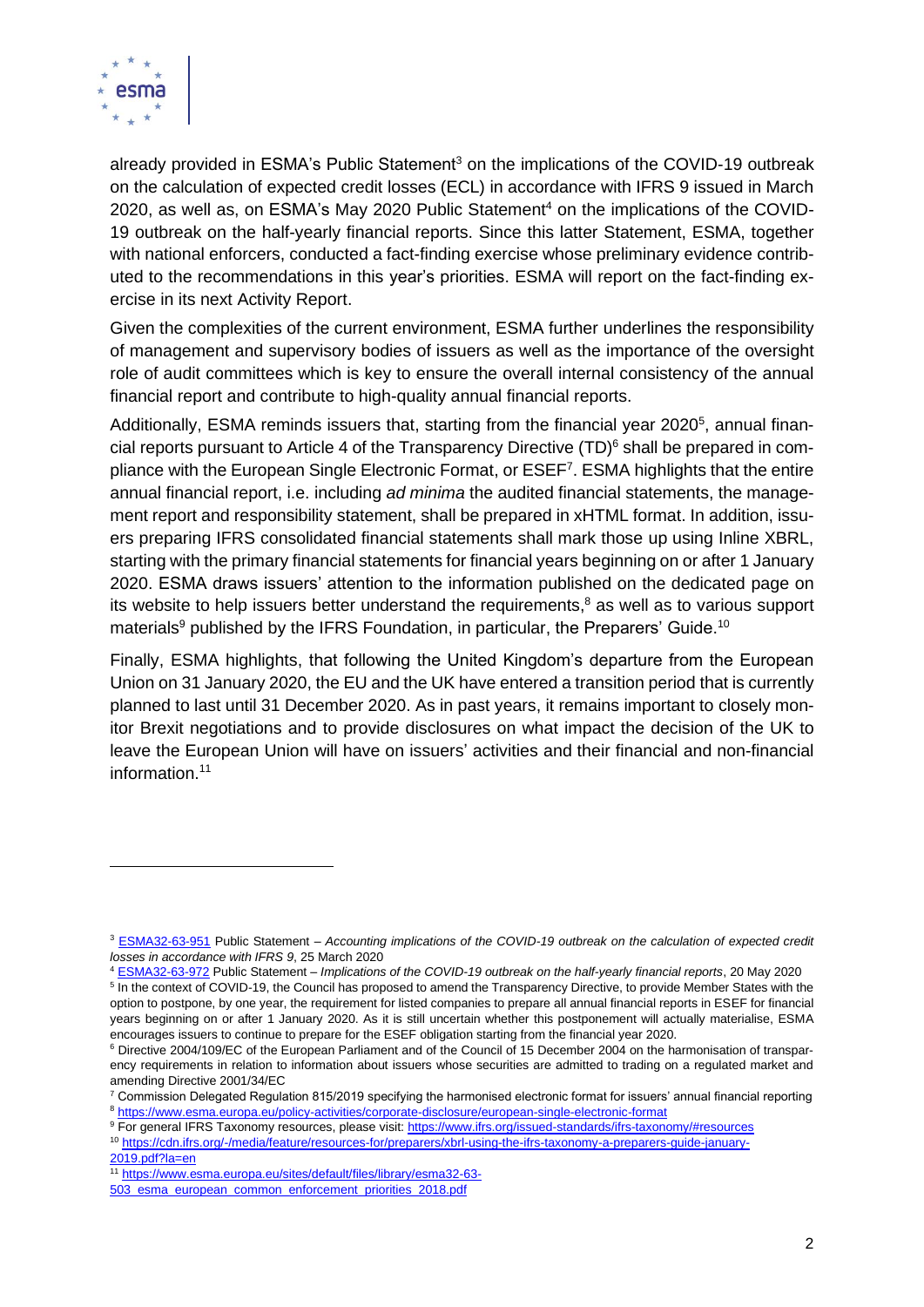

# **SECTION 1: PRIORITIES RELATED TO IFRS FINANCIAL STATEMENTS**

## **Application of IAS 1** *Presentation of Financial Statements*

#### *Going concern assumptions*

In the current environment, the effects of the COVID-19 pandemic increase the uncertainty on the outlook for individual businesses as well as for the economy at large. Hence, transparency is necessary to further promote investors' confidence. In this context, ESMA highlights, especially for those issuers whose liquidity conditions are most significantly impacted by COVID-19, the importance of providing sufficiently detailed disclosures on their ability to continue as a going concern when this assessment requires significant judgement. In doing so, ESMA reminds issuers of the need to take into account all available information about the future, which is at least, but is not limited to, twelve months from the end of the reporting period, as indicated in paragraph 26 of IAS 1. The level of detail of such considerations should be adapted to each situation.

In particular, in accordance with paragraph 25 of IAS 1, ESMA reminds issuers to disclose material uncertainties related to events or conditions that may cast significant doubt upon the entity's ability to continue as a going concern Such material uncertainties may stem, for example, from reduced market demand for products or services, disruptions to supply chains, overreliance on temporary public support measures, restricted access to financial resources or other changes to financial arrangements. Since the COVID-19 pandemic may have affected various aspects of issuers' businesses differently in different sectors, ESMA also highlights the importance of providing entity-specific disclosures.

ESMA notes that issuers which have made significant judgements in reaching the conclusion that there are no material uncertainties in relation to going concern shall provide disclosures on any such judgements, pursuant to paragraph 122 of IAS 1, and as highlighted also by the IFRS Interpretations Committee in its July 2014 Agenda Decision. <sup>12</sup> For instance, the issuers could disclose the feasibility and effectiveness of any planned mitigation initiatives, such as public support measures or new access to financial resources.

ESMA reminds issuers that enforcers may request, during their examinations, the information supporting their assessment of going concern and assess its consistency with other information presented and disclosed in the financial statements, including the diclosures required by IFRS 7 about exposures to liquidity and other financial risks.

#### *Significant judgements and estimation uncertainty*

In addition to the going concern assessment, ESMA notes that due to COVID-19, the range of reasonably possible assumptions underlying judgements and estimates in other areas of financial statements may be wide. This situation may impair the ability of investors to make informed decisions on the basis of the reported figures. Therefore, it is particularly important

<sup>&</sup>lt;sup>12</sup> The IFRS Interpretations Committee in July 2014 noted that: "*the disclosure requirements of paragraph 122 of IAS 1 would* apply to the judgements made in concluding that there remain no material uncertainties related to events or conditions that may *cast significant doubt upon the entity's ability to continue as a going concern*" [\(https://cdn.ifrs.org/-/media/feature/supporting](https://cdn.ifrs.org/-/media/feature/supporting-implementation/agenda-decisions/ias-1-disclosure-requirements-relating-to-assessment-of-going-concern-jul-14.pdf)[implementation/agenda-decisions/ias-1-disclosure-requirements-relating-to-assessment-of-going-concern-jul-14.pdf\)](https://cdn.ifrs.org/-/media/feature/supporting-implementation/agenda-decisions/ias-1-disclosure-requirements-relating-to-assessment-of-going-concern-jul-14.pdf)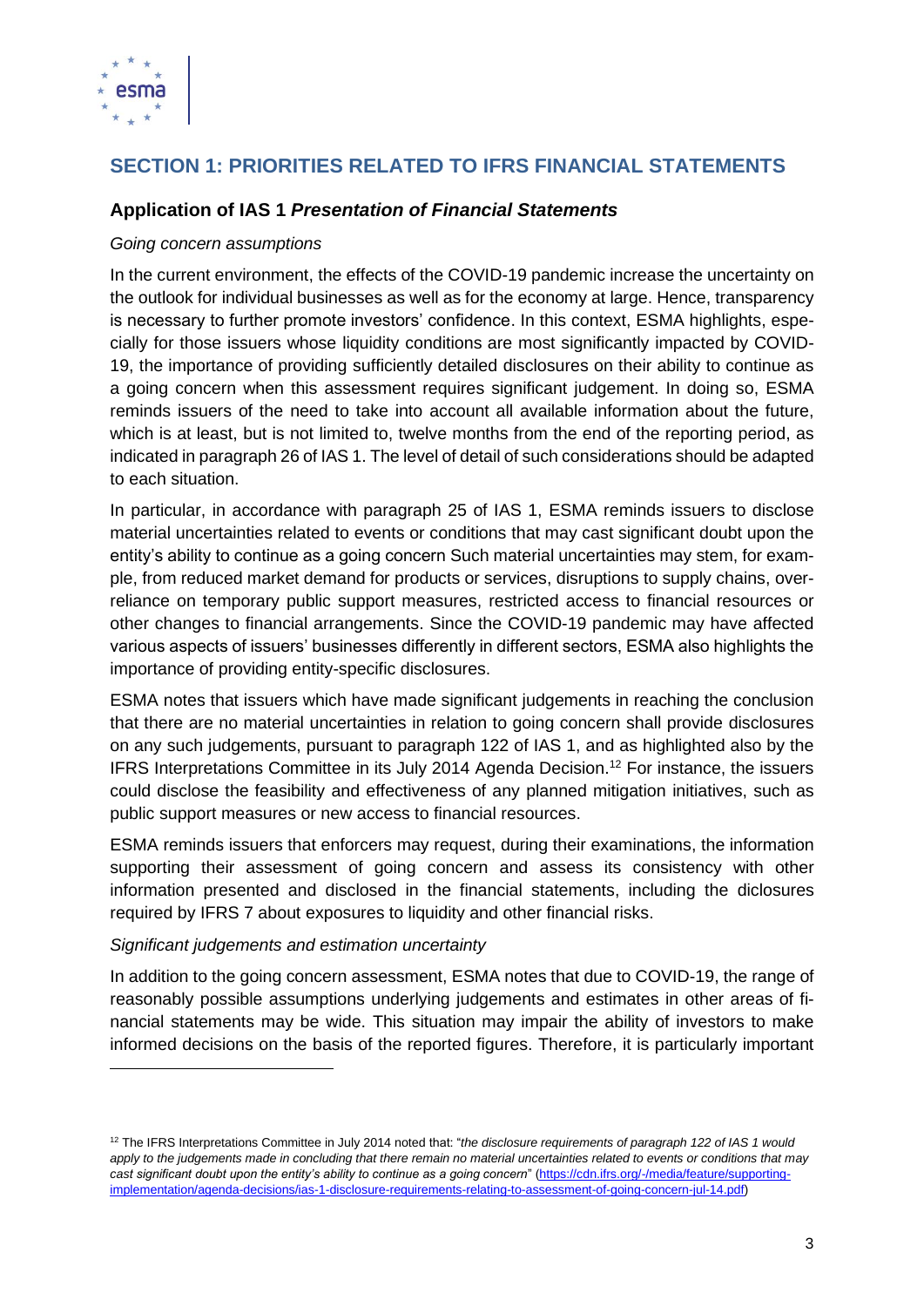

that issuers provide sufficiently detailed disclosures about the judgements that management has made in the process of applying the entity's accounting policies that have the most significant effect on the amounts recognised in the financial statements, as required by paragraph 122 of IAS 1. ESMA also emphasises the importance of disclosures about the major sources of estimation uncertainty that have a significant risk of resulting in a material adjustment to the carrying amounts of assets and liabilities within the next financial year, in accordance with paragraph 125 of IAS 1.

In this context, issuers are strongly recommended to provide information about the sensitivity of carrying amounts to the methods, assumptions and estimates underlying their calculations, as noted in paragraph 129 of IAS 1.

In general, in identifying areas for which disclosure of significant judgements and major sources of estimation uncertainty is required, it is important that issuers take into account items relating to their business model, financial position, performance and cash flows which have raised particular concerns or discussions in the management, administrative or supervisory bodies, including the audit committee and with the external auditors. In identifying such areas, issuers should also ensure consistency with major risks disclosed in other areas of the financial statements and the annual financial report, as well as reflect consistency with areas identified as key audit matters.

ESMA also highlights that it is important to explain how COVID-19 affected such significant judgements and the degree of uncertainty in estimations and how, in turn, this impacted different items in the financial statements. For example, market price volatility due to COVID-19 may be associated with multiple valuations in the financial statements, from inventories to financial instruments. Similarly, the uncertainties regarding the future development of the business in the medium and long term may have an impact on the reliability of business plans, thus requiring particular caution in assessing the assumptions underlying the impairment of assets (see further, in the section relating to IAS 36) and the recoverability of deferred tax assets. Valuation uncertainty may also affect the measurement of investment properties, other items in the financial statements to which fair value measurement applies and the accounting for employee-benefits.

#### *Presentation of COVID-related items in the financial statements*

ESMA calls for caution regarding any separate presentation of the impacts of the COVID-19 pandemic in the profit or loss statement. Due to the pervasiveness of such impacts, a separate presentation may not faithfully represent an issuer's current and future overall financial performance and be misleading to users' understanding of the financial statements. In light of these considerations, ESMA encourages issuers to disclose qualitative and quantitative information on the significant impacts of COVID-19 and the methodology applied for their determination, in a way that provides a clear and unbiased picture of the multiple areas affected by COVID-19. Issuers could consider providing such disclosures in a single note or, if the impacts are explained in multiple notes, provide clear cross-referencing amongst the relevant notes.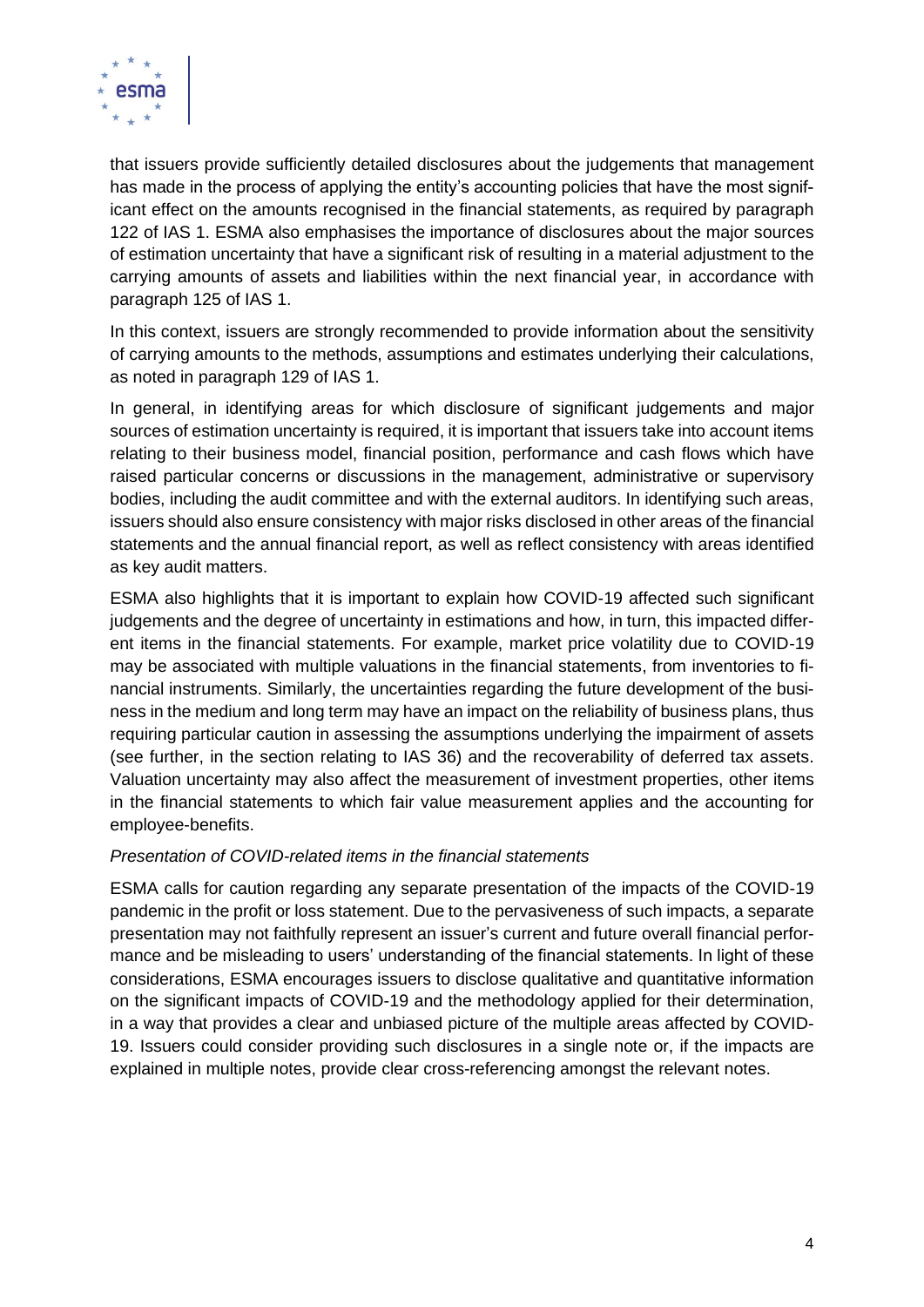

## **Application of IAS 36** *Impairment of Assets*

As already highlighted by ESMA in its Public Statement<sup>13</sup> relating to the half-yearly financial reports, issuers should carefully consider the effects of the COVID-19 pandemic in assessing any indications of impairment for non-financial assets, in accordance with paragraph 9 of IAS 36. ESMA notes that, when an impairment test is triggered or when it is required as part of the annual impairment test, this test cannot be replaced by the one already performed for the last interim reporting period. In particular, ESMA reminds issuers that paragraph 96 of IAS 36 requires the annual impairment test for a cash‑generating unit to which goodwill has been allocated to be performed at the same time every year and that generally all hypotheses and assumptions should be re-assessed and, where necessary, updated for the annual test.

It continues to be ESMA's view that the adverse impact of COVID-19 provides a strong indication that one or more of the impairment indicators in IAS 36 have been triggered for many issuers.

In particular, ESMA highlights that the recoverable amount of goodwill, intangible assets and tangible assets, such as property plant and equipment, may be impacted by the deterioration of the economic outlook in one or more sectors. From the measurement perspective, in order to reflect the increased level of uncertainty, issuers should consider modelling multiple possible future scenarios when estimating the future cash flows of a cash-generating unit, if it provides more relevant information to depict the possible future economic developments. ESMA also notes that, while the outlook on the future economic conditions remains uncertain, issuers are expected to update any assumptions used in previous interim periods to reflect the latest available information and evidence. ESMA recommends that issuers disclose how the assumptions and measurements have changed, if at all, compared to the last annual and interim reporting.

Alternatively, when calculating the recoverable amount based on value in use, the additional uncertainty may be taken into account by further adjusting the discount rate, provided that the cash flows have not been already adjusted for the same risk, as provided for in paragraphs 55 to 57 of IAS 36. In any case, ESMA believes that issuers should also provide transparency as to how uncertainty was factored into the impairment testing.

In addition, ESMA underlines that, as required by paragraph 33 of IAS 36 for the determination of value in use, when determining cash flow projections<sup>14</sup> based on reasonable and supportable assumptions, greater weight shall be given to external evidence. ESMA also reminds issuers that such projections should reflect the asset in its current condition. Accordingly, they should not reflect cash inflows and outflows expected to arise from a future restructuring to which the entity is not yet committed or from improving or enhancing the asset's performance, as required by paragraph 44 of IAS 36.

<sup>13</sup> [ESMA32-63-972](https://www.esma.europa.eu/sites/default/files/library/esma32-63-972_public_statement_on_half-yearly_financial_reports_in_relation_to_covid-19.pdf) – Public Statement - *Implications of the COVID-19 outbreak on the half-yearly financial reports* – 20 May 2020

<sup>14</sup> ESMA notes that the recommendations in this paragraph may also be helpful when cash flow projections are used to determine the fair value less costs to sell to determine the recoverable amount in accordance with IAS 36.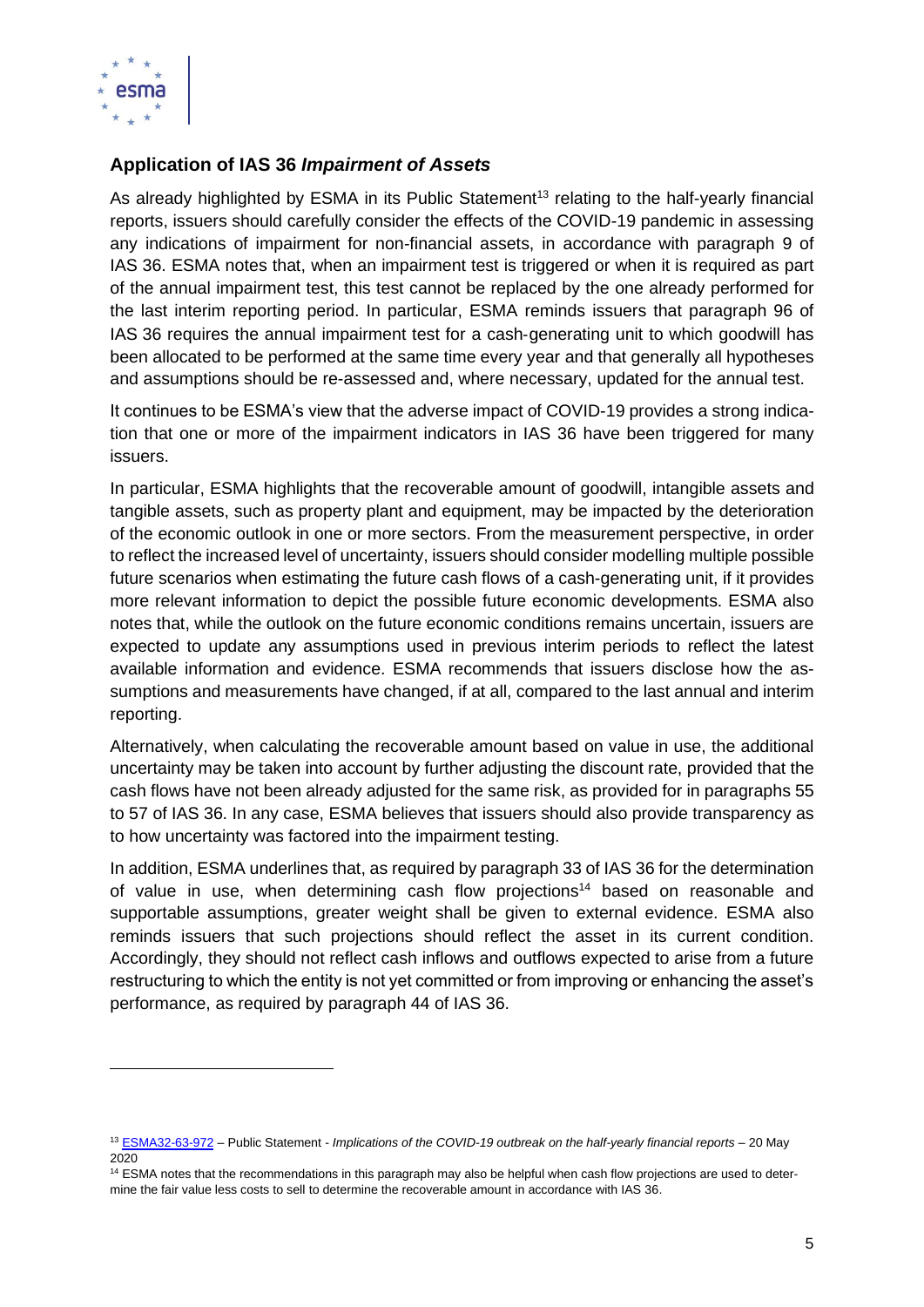

In this context, ESMA reminds issuers to provide adequate transparency of the estimates and key assumptions (and changes therein during the year) underlying the impairment assessment, as required by paragraphs 134(d) and 134(e) of IAS 36. For instance, in the current context, issuers should focus on the operational and financial hypothesis and ESMA expects issuers to explain: (i) if and when they consider the return to pre-crisis cash-flow levels realistic; and (ii) what time horizon was considered in relation to post-COVID-19 scenarios.

ESMA highlights that, in accordance with paragraph 134(f) of IAS 36, detailed disclosure of the sensitivity of the recoverable amounts of cash-generating units (CGU) to significant changes in key operational and financial assumption(s) affected by COVID-19 may be required. For instance, the change of the time horizon considered for the expected timing to return to pre-crisis levels of economic activity may be required. ESMA emphasises that the current uncertain economic situation and the difficulty of forecasting may suggest that the scale of reasonably possible changes in the key assumptions used in impairment testing will be larger than usual.

Finally, ESMA also reminds issuers of the disclosure requirements in relation to the impairment test that are applicable in accordance with paragraph 135 of IAS 36. ESMA emphasises that even when the disclosure requirements in paragraph 134 and 135 of IAS 36 do not apply, issuers should consider the disclosure of assumptions and sensitivities in relation to the impairment test in accordance with paragraph 129 of IAS 1.

# **Application of IFRS 9** *Financial Instruments* **and IFRS 7** *Financial Instruments: Disclosures*

## *General considerations relating to risks arising from financial instruments*

ESMA highlights the importance of fulfilling the disclosure objective in paragraph 1 of IFRS 7 and, to this end, of preparing the required disclosures in relation to risks arising from financial instruments and, in particular, those relating to liquidity risk and the sensitivities to market risks. ESMA emphasises that the pandemic may have given rise to new significant financial risks that did not exist before or which were not as significant. Events and transactions that might reveal liquidity risk include, for example, new significant amounts of debt, debt renegotiations, new financial arrangements or the breach of debt covenants. ESMA emphasises the importance that, where relevant, these disclosures are based on information used for the internal reporting to key management personnel.

ESMA reminds issuers to disclose how financial risks arise and how they are managed, taking into account the specific objectives, policies and processes put in place to address those risks. Issuers shall also disclose the financial risk concentrations including quantitative information required by paragraph 34(c) and B8 of IFRS 7 and information on how such concentrations are measured. Such qualitative disclosures shall accompany quantitative information, in order to enable users of financial statements to get an overall picture of the nature and extent of risks arising from [financial instruments,](http://eifrs.ifrs.org/eifrs/ViewContent?collection=2020_Annotated_Issued_Standards&fn=IAS32_TI.html&scrollTo=IAS32_11__IAS32_P0110) as required by paragraph 32A of IFRS 7.

ESMA reminds issuers of the disclosure requirements in paragraphs 39 and B10A to B11F of IFRS 7 relating to liquidity risk. In particular, it is important to disclose a sufficiently detailed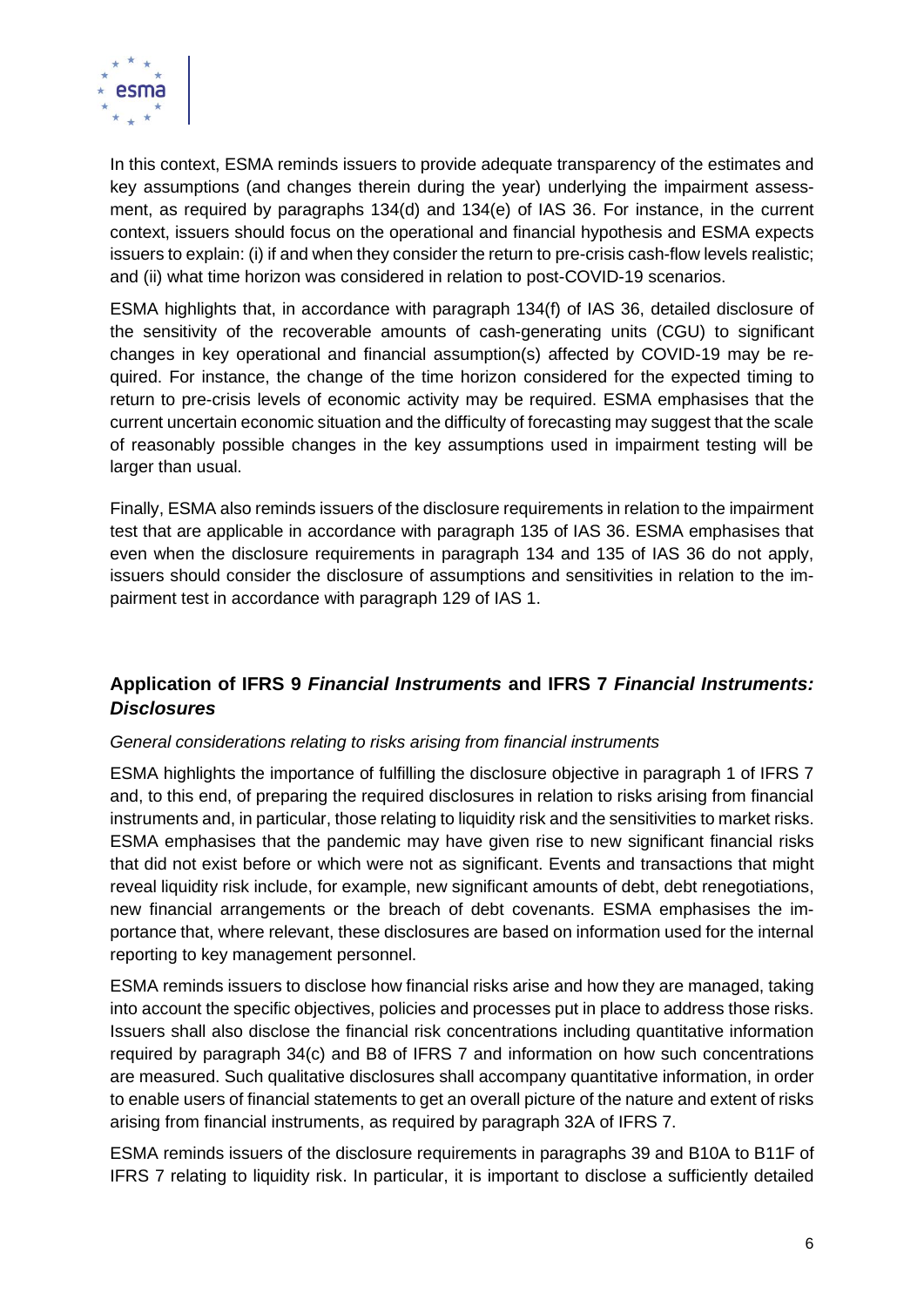

maturity analysis of the financial liabilities as well as, where relevant, of the financial assets used to manage liquidity risk.

ESMA also highlights that, in the context of liquidity risk disclosures, issuers should provide transparency of any arrangements that take the form of supply chain financing or, more specifically, reverse factoring transactions which may give rise to liquidity risks. <sup>15</sup> ESMA reminds issuers that the general disclosure requirements in paragraphs 33 to 35 of IFRS 7, as well as the specific requirements in paragraphs 39 and B11F of IFRS 7 apply to such arrangements.

ESMA also reminds issuers which have benefitted from forbearance or payment moratoria measures that this fact should be clearly disclosed, along with the features of any such measures to enable users to understand any risks that may stem from their discontinuation.

#### *Specific considerations related to application of IFRS 9 for credit institutions*

ESMA reminds issuers that when measuring expected credit losses (ECL) in accordance with IFRS 9, issuers shall reflect in an unbiased way the significant uncertainty that characterises the current economic environment by taking into account all reasonable and supportable information about past events, current conditions and forecasts of future economic conditions that is available without undue cost and effort, as required by paragraph 5.5.17 of IFRS 9. In the current context and most notably when ECL models are subject to changes in response to changing circumstances, issuers should pay particular attention to the specific disclosure requirements on their approach to measuring ECL, in accordance with paragraph 35F of IFRS 7.

ESMA highlights the importance of providing the disclosures required by paragraph 35G of IFRS 7, most notably the information and assumptions underlying the measurement of ECL. This information includes the macro-economic scenarios considered and any changes compared to scenarios used in the projections for the previous year and for the last interim reporting. ESMA also notes that when post-model adjustments (also referred to as 'management overlays') are used in the estimate of ECL, in line with paragraph 35B of IFRS 7, transparency should be provided on the rationale and methodology underlying these adjustments, their impact on the ECL estimate and the specific risks they aim at capturing which were not, in full or in part, factored in the ECL model.

ESMA reminds issuers to explain, in accordance with paragraphs 35H of IFRS 7, the changes in loss allowance by classes of financial instruments compared to the previous period. In line with paragraph 35I of IFRS 7, ESMA also notes that issuers shall explain how significant changes in the gross carrying amount of financial instruments contributed to changes in the loss allowance. In providing this disclosure, ESMA encourages issuers to explain the nature of the change occurred, for example highlighting any changes due to sale or write-off of financial instruments, as required by paragraph 35I(c) and any modifications (e.g. those arising from some payment *moratoria*) that do not result in derecognition, as required by paragraph 31I(b) of IFRS 7.

<sup>15</sup> See the IFRS IC's Tentative Agenda Decision on Supply Chain Financing Arrangements—Reverse Factoring in the June 2020 IFRIC update, available here: [https://www.ifrs.org/news-and-events/updates/ifric-updates/june-2020/#1.](https://www.ifrs.org/news-and-events/updates/ifric-updates/june-2020/#1)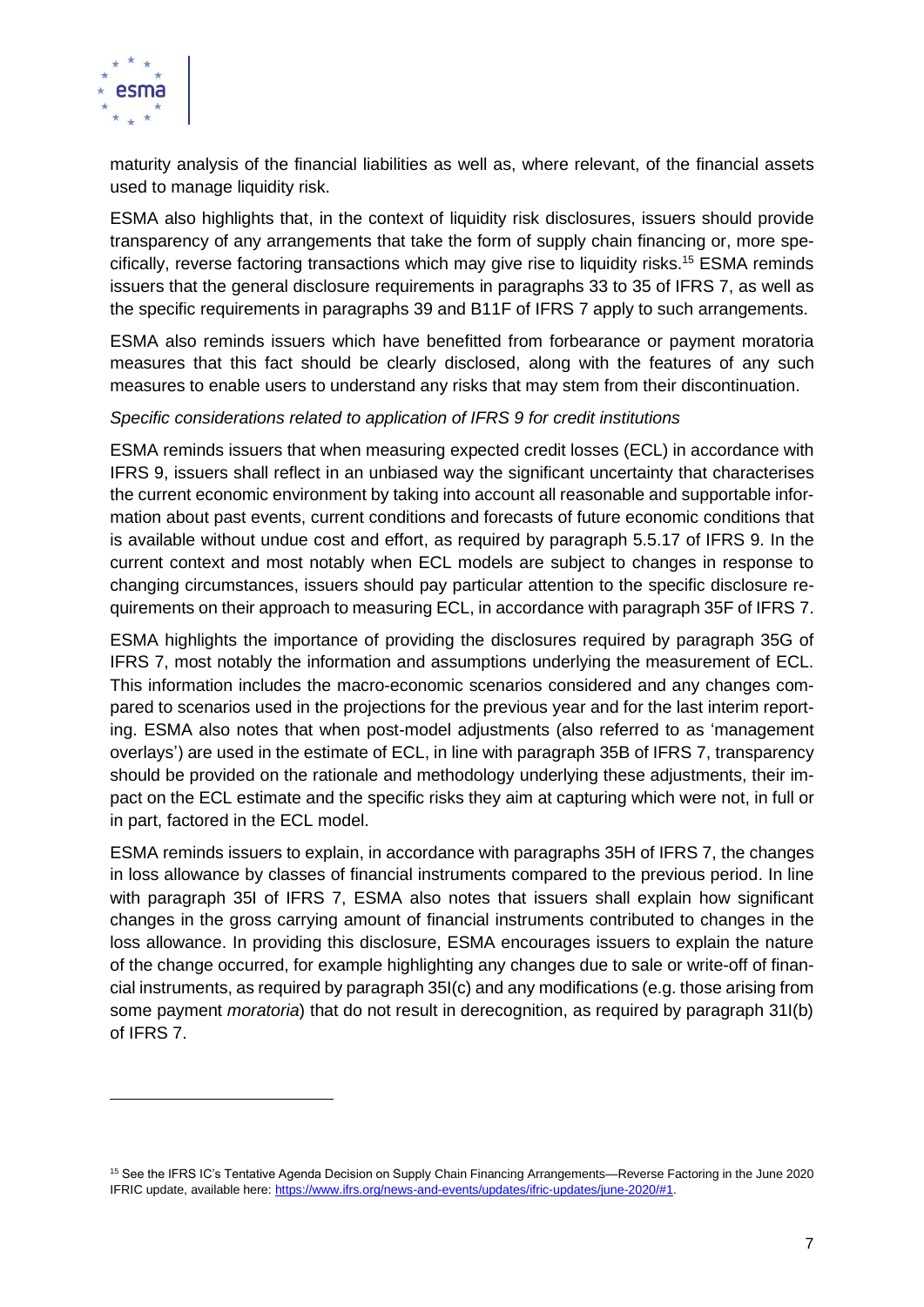

ESMA also highlights the importance of providing disclosures as required by paragraphs 35M and B8H of IFRS 7 on credit risk exposures and on the related risk concentrations. In particular, issuers should provide granular information on their exposures and their quality by, for example, instrument type, sectors and geographies and indicate where, across the different categories identified, risk concentrations may exist. In doing so, ESMA emphasises the importance of providing separate explanation of any exposures, concentrations and any significant variations linked to COVID-19 as well as to other specific factors or events.

ESMA recommends that, in line with the requirements in paragraphs 35F, 35I and B8A of IFRS 7, credit institutions disclose the basis on which support measures, for example debt moratoria, have been granted to borrowers or debtors and their effects in the financial statements. In particular, it is important to explain whether and how such measures have impacted the assessment of significant increase in credit risk, the definition of credit-impaired assets and its practical implementation in the banking sector. ESMA also reminds issuers that paragraph 36 of IFRS 7 also requires the disclosure of information on the financial effect of credit enhancements and the extent to which it has mitigated credit risk.

In line with paragraph 1 of IFRS 7 and paragraph 129 of IAS 1 and as already highlighted by ESMA in its 2019 Public Statement on the European Common Enforcement Priorities<sup>16</sup>, it is important to perform and, where relevant, disclose the sensitivity analyses of staging and calculation of ECL that is representative of the credit risk profile of financial instruments. Examples of disclosures that an entity can make include: (i) the sensitivity of the ECL (including staging) to assumptions and parameters underlying ECL calculation (including such as use of different scenarios and their weights); (ii) the reasons for the sensitivity; and (iii) the methodology used to calculate such sensitivity. ECL sensitivity disclosures should reflect material variations, if any, across classes of financial instruments.

## **Application of IFRS 16** *Leases*

ESMA notes that paragraph 60A of IFRS 16 requires specific disclosures by lessees which have applied the IASB's amendment<sup>17</sup> providing relief to lessees when accounting for rent  $\,$  concessions $^{18}$ .

ESMA emphasises that lessors which have granted rent concessions, particularly in sectors for which the impact of the COVID-19 pandemic has been most severe, should provide adequate disclosures reflecting the risks that the current market conditions may result in significant changes in the assets subject to operating lease agreements. ESMA highlights that IFRS 16

<sup>&</sup>lt;sup>16</sup> [https://www.esma.europa.eu/sites/default/files/library/esma32-63-791\\_esma\\_european\\_common\\_enforcement\\_priori](https://www.esma.europa.eu/sites/default/files/library/esma32-63-791_esma_european_common_enforcement_priorities_2019.pdf)[ties\\_2019.pdf](https://www.esma.europa.eu/sites/default/files/library/esma32-63-791_esma_european_common_enforcement_priorities_2019.pdf)

<sup>17</sup> International Accounting Standards Board, *Covid-19-Related Rent Concessions – Amendment to IFRS 16* – May 2020 <sup>18</sup> The amendments were endorsed in the EU with Commission Regulation (EU) 2020/1434 of 9 October 2020 amending Regulation (EC) No 1126/2008 adopting certain international accounting standards in accordance with Regulation (EC) No 1606/2002 of the European Parliament and of the Council as regards International Financial Reporting Standard 16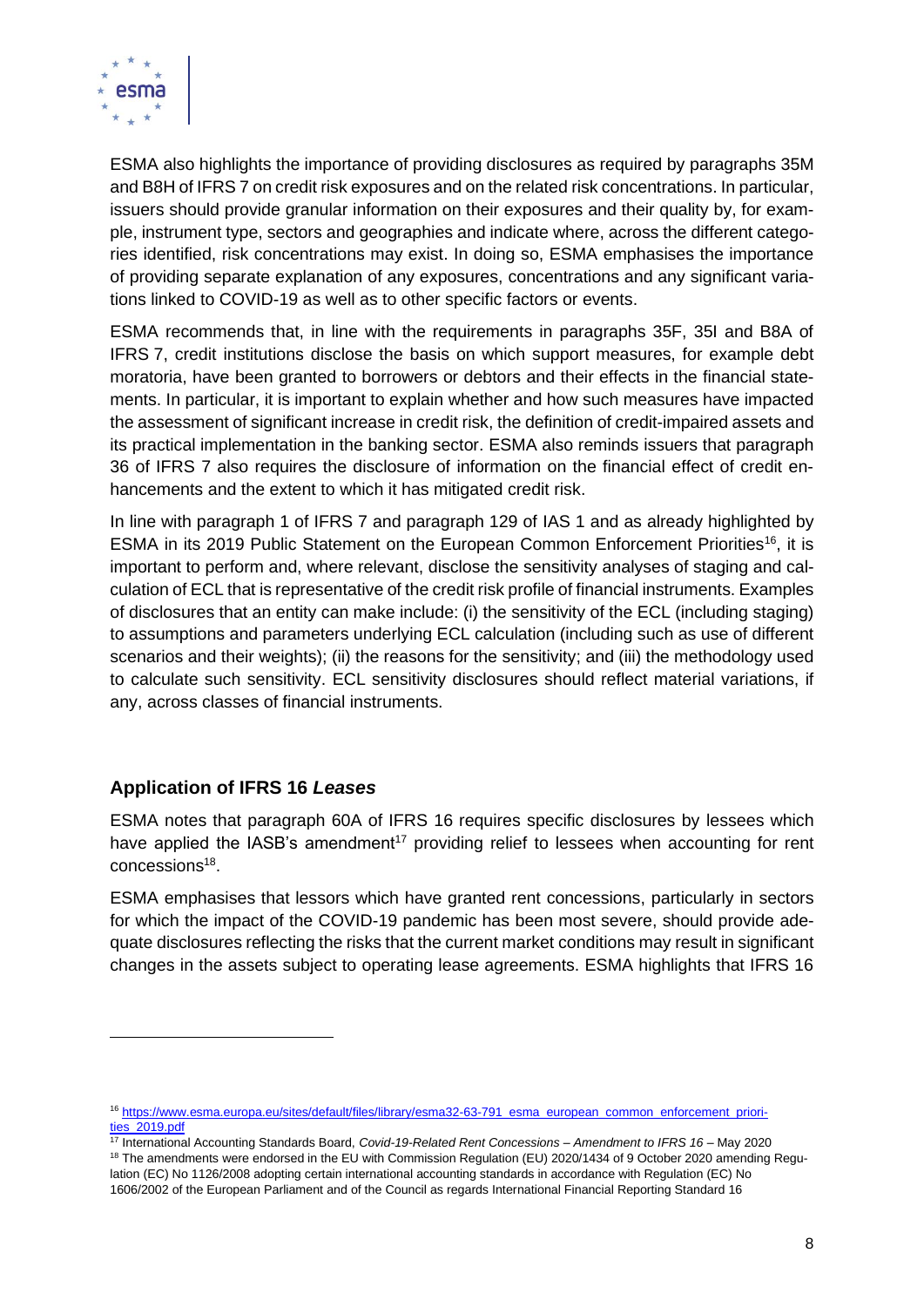

requires the application of the disclosure requirements of IAS 16, IAS 36, IAS 38, IAS 40 and IAS 41 for assets subject to operating leases.

More in general, ESMA reminds lessees to disclose the information required by paragraph 53 of IFRS 16 in relation to expenses and depreciation charges which impact the statement of profit or loss for the reporting period, including separately disclosing those relating to variable lease payments not included in the measurement of lease liabilities and those stemming from exemptions in IFRS 16 (e.g. short-term or low-value asset leases).

ESMA also highlights the importance of the disclosures required for lessees by paragraph 58 of IFRS 16 in relation to the maturity analysis of lease liabilities and by paragraph 59 in relation to future cash outflows to which the lessee is potentially exposed that are not reflected in the measurement of lease liabilities, including exposures arising from variable lease payments, extension and termination options, residual value guarantees and leases not yet commenced to which the lessee is committed.

ESMA also recommends that lessees carefully consider the disclosure of additional information as indicated in paragraph B48 of IFRS 16 which, particularly in the context of the COVID-19 pandemic, may complement the information already available to users of financial statements on the impact of the pandemic on an issuer's financial position, performance and cash flows. Such information is likely to be relevant to users of financial statements if it helps them to understand (i) the flexibility provided or particular restrictions imposed by lease contracts, (ii) the sensitivity of reported information to key variables, and (iii) the exposure to other risks arising from leases including, for example, liquidity risks, deviations from industry practice, unusual or unique lease terms and conditions that affect a lessee's lease portfolio.

Finally, for both lessees and lessors, ESMA emphasises the importance of providing clear disclosures on the accounting policy applied when accounting for any relief measures granted or benefitted from.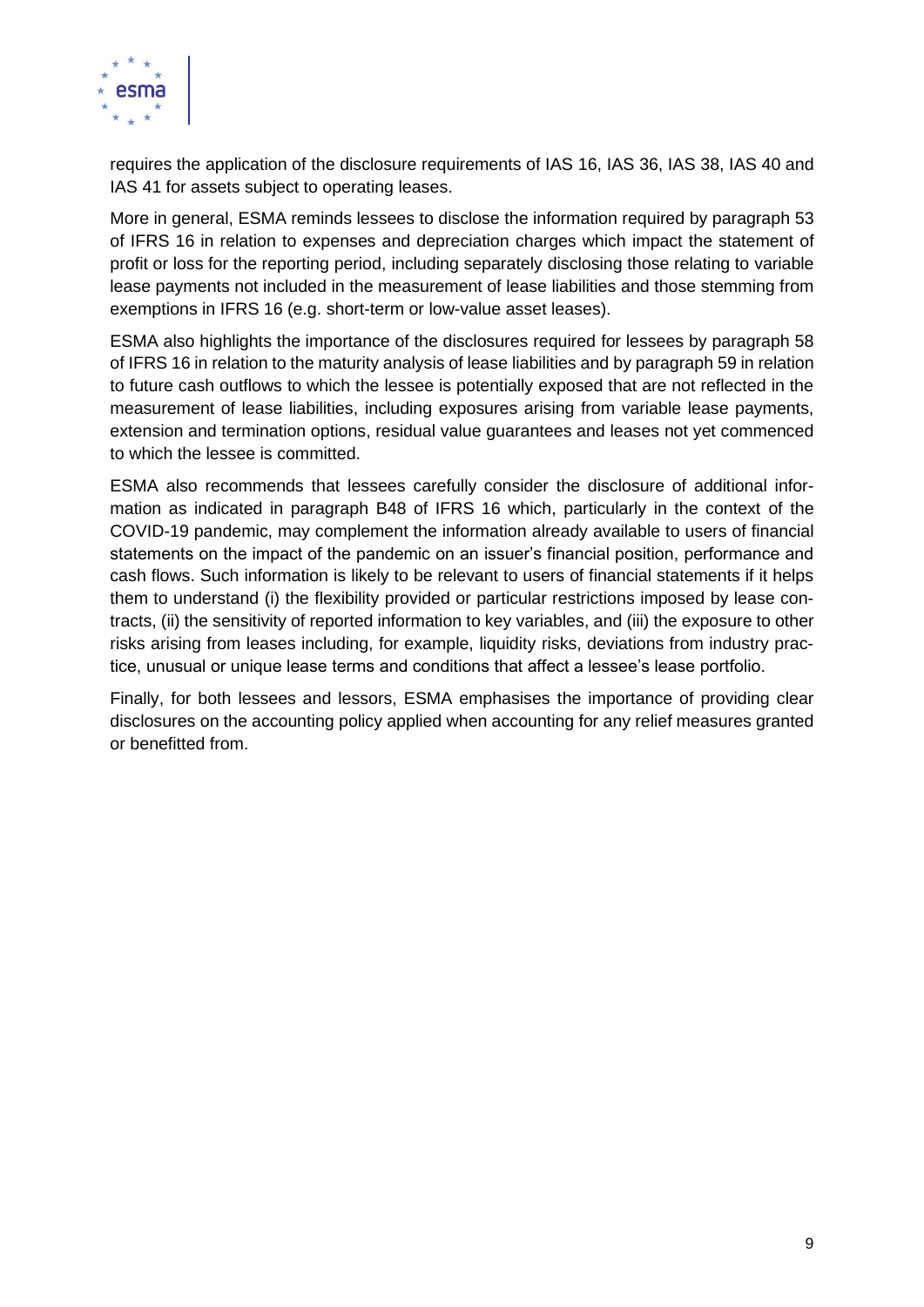

# **SECTION 2: PRIORITIES<sup>19</sup> RELATED TO NON-FINANCIAL STATEMENTS**

## **2.1 Impact of the COVID-19 pandemic on non-financial matters**

ESMA notes that the COVID-19 pandemic has had a pervasive impact on issuers' activities in relation to the non-financial matters addressed by Articles 19a and 29a of the Accounting Directive (i.e. environmental, social and employee matters, respect for human rights, anti-corruption and bribery matters).

When issuers prepare their non-financial statements, ESMA therefore calls on them to pay particular attention to providing transparency on the consequences of, and the mitigating actions taken in relation to, the pandemic. ESMA also encourages issuers to carefully assess how the different non-financial matters have been impacted.

## **2.2 Social and employee matters**

In its report on enforcement and regulatory activities of European enforcers in 2019.<sup>20</sup> ESMA highlighted a need for improved disclosures relating to social matters. In this regard, ESMA notes that issues of inclusion and diversity may have attracted particular attention from users of corporate disclosure, in light of recent calls from different parts of the civil society to ensure equality and to fight racism. To the extent necessary for an understanding of the development, performance, position and impact of its activity, an issuer should therefore provide disclosures on these issues and offer information on how they are addressed as part of the issuer's policies concerning its employees, including employees in the issuer's supply and contract chains, customers and other relevant stakeholders. ESMA also highlights the importance of disclosing any progress made by the issuer in the area of social and employee matters.

ESMA notes that health crises such as the COVID-19 pandemic further increase the relevance of providing transparency on employee-related matters, especially regarding health and safety. In the context of COVID-19, relevant topics include the extensive use of remote working arrangements as well as strategies to bring employees back to the workplace while ensuring compliance with health and safety rules and management of employees, whether direct or in the supply and contract chains, who had to continue working in close physical contact during the pandemic.

In this context, ESMA recommends that issuers should provide disclosures of the policies they have put in place towards their employees, including whether these policies are permanent (for example, a new right for employees to work remotely a certain proportion of the time). ESMA further recommends that issuers should explain how those policies are put into action.

<sup>&</sup>lt;sup>19</sup> Member States have transposed Articles 19a and 29a of the Accounting Directive with some differences. As a result, a limited number of enforcers can supervise and enforce non-financial information only if it is set out within the management report or published together with it or only have the power to check the *existence* of the non-financial information as opposed to the *content* or do not have any supervisory powers on non-financial information at all. For this reason, the priorities presented in Section 2 may be addressed differently by, or may not apply to, these enforcers.

<sup>20</sup> [ESMA32-63-846](https://www.esma.europa.eu/sites/default/files/library/esma32-63-846_2019_activity_report.pdf) Report – *Enforcement and regulatory activities of European enforcers in 2019*, 2 April 2020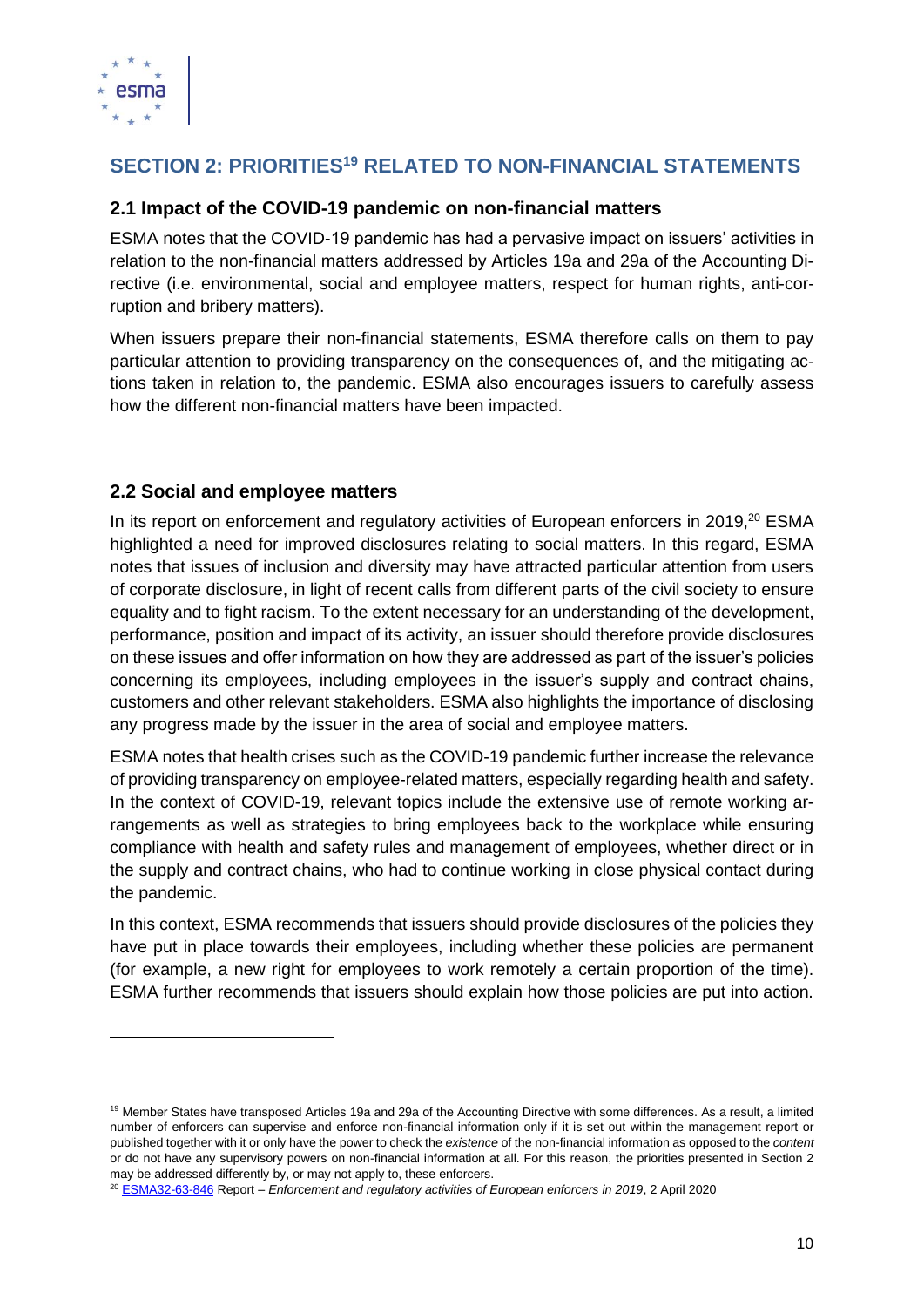

Issuers are also encouraged to disclose how they measure progress towards any targets that they have established, for example, a safe return to the workplace for all employees by a certain date following the COVID-19 pandemic.

ESMA also recommends that issuers disclose the criteria based on which any other key performance indicators on social and employee policies are provided.

Additionally, ESMA notes that the increased use of home-working arrangements has triggered considerations regarding the resilience of IT infrastructures and the ability to prevent and manage cyberattacks. In this respect, ESMA encourages issuers to provide disclosure on how these matters have been addressed, the preventive policies that have been put in place and the outcomes of these actions.

ESMA reminds issuers that, as for all non-financial matters, disclosures relating to social and employee matters should be fact-based and provide evidence of concrete behaviours and actions (for example, any programmes put in place for the benefit of employees and the wider public to promote health and safety measures in the context of the pandemic and the related outcomes). The purpose is to enable users of non-financial statements to assess how issuers have addressed or plan to address the relevant topics. ESMA also emphasises the importance of presenting these disclosures in a way that makes the information accessible to users. Issuers should provide a balanced presentation of the facts without overly emphasising either positive or negative aspects. Users should be able to clearly identify the policies adopted by the issuer, the actions taken to put those policies in place and the related outcomes.

## **2.3 Business model and value creation**

ESMA observes that Articles 19a and 29a of the Accounting Directive require issuers to provide a brief description of their business model. ESMA emphasises that in order to enable users of non-financial statements to get an understanding of the business model and its relationship with and implications for the non-financial matters, issuers are expected to provide information about their strategy together with its implementation. Issuers are also expected to explain how the business model impacts on, and is being impacted by, the non-financial matters, taking into account their short-, medium- and long-term goals / objectives.

ESMA considers that it would be helpful if issuers were to disclose their definition of value creation and to explicitly mention, if relevant, the disclosure framework which provided this definition. ESMA notes that the European Commission's non-binding Guidelines on non-financial reporting<sup>21</sup> indicate that a company's business model describes how an entity generates and preserves value through its products or services and provides an overview of how a company operates and the rationale of its structure by describing how it transforms inputs into outputs through its business activities.

<sup>&</sup>lt;sup>21</sup> [Communication from the Commission](https://eur-lex.europa.eu/legal-content/EN/TXT/PDF/?uri=CELEX:52017XC0705(01)&from=EN) – Guidelines on non-financial reporting (methodology for reporting non-financial infor*mation)*, OJ C 215, 5 July 2017, p. 1-20 (please refer to paragraph 4.1)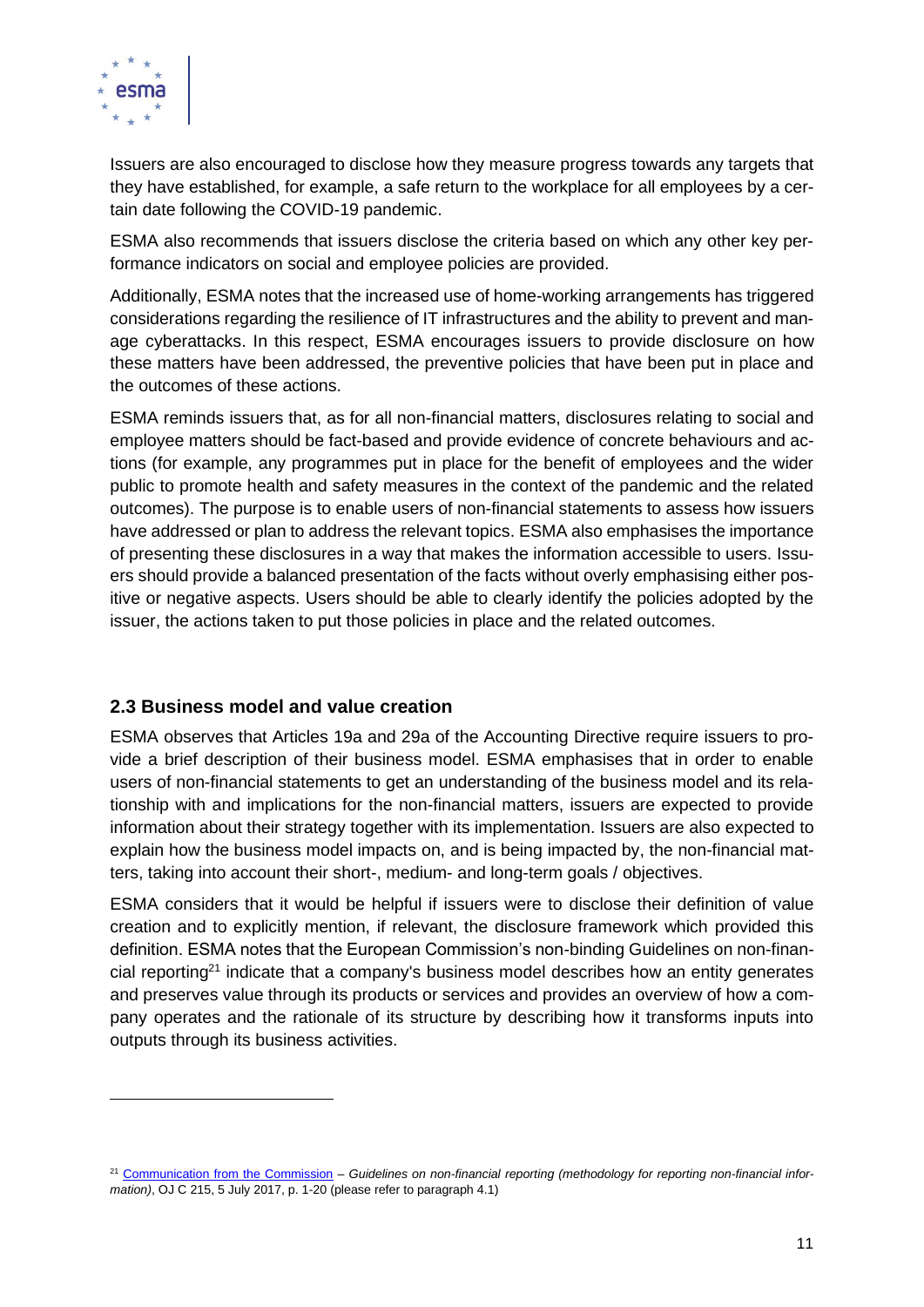

As highlighted in the Guidelines, ESMA reminds issuers that the business model "is a matterof-fact" and therefore issuers are expected to provide a clear, understandable and factual explanation of its functioning as well as its expected future development.

In this context, when issuers describe their business model, ESMA encourages them to include appropriate disclosures relating to their business environment and the main trends and factors that may affect their future development. ESMA also encourages issuers to explain how their process of value creation is linked to objectives relating to the non-financial matters. These disclosures could cover, among other topics, the creation of value for shareholders and for the communities within which the issuer operates. Furthermore, issuers are expected to highlight and explain when material changes to their business model and their value creation ability have taken place in the reporting year, for example as a consequence of actions taken by the issuer to manage physical and / or transition risks related to climate change.

It is important for users of non-financial statements to understand the degree of resilience of an issuer's business model to the consequences of exceptional events such as the COVID-19 pandemic. The use of government support, the increase or decrease in the demand for certain products or services, the disruption of value chains and, more generally, substantial changes in the value of assets and the emergence of impairments may have a significant impact on business models.

Therefore, ESMA emphasises the need to provide disclosures on the impact of the pandemic on the business model and value creation over the short, medium and long term and on the policies put in place to address the non-financial matters. This can for example be contingency plans and employment measures as a consequence of the decreasing demand for products or services. ESMA observes that it may be particularly important to ensure a link between the issuer's non-financial and financial disclosure in this area. This can be done, for example, by highlighting how the financial performance and position of the issuer have been impacted for the reporting year and how this can be put into the context of the ability of the issuer to continue creating value over time.

ESMA also believes that the presentation of the business model may be facilitated by means of schematic illustrations which may then serve as a map to guide users through the disclosures relating to the different aspects of the business model.

## **2.4 Risk relating to climate change**

As in its 2019 common enforcement priorities,<sup>22</sup> ESMA continues to emphasise the relevance of environmental matters and in particular the measures adopted by issuers to prevent and mitigate the negative consequences associated with climate change and with the risk of an increase in world average temperatures above 1.5 degrees.

<sup>22</sup> [ESMA32-63-791](https://www.esma.europa.eu/sites/default/files/library/esma32-63-791_esma_european_common_enforcement_priorities_2019.pdf) Public Statement – *European common enforcement priorities for 2019 annual financial reports*, 22 October 2019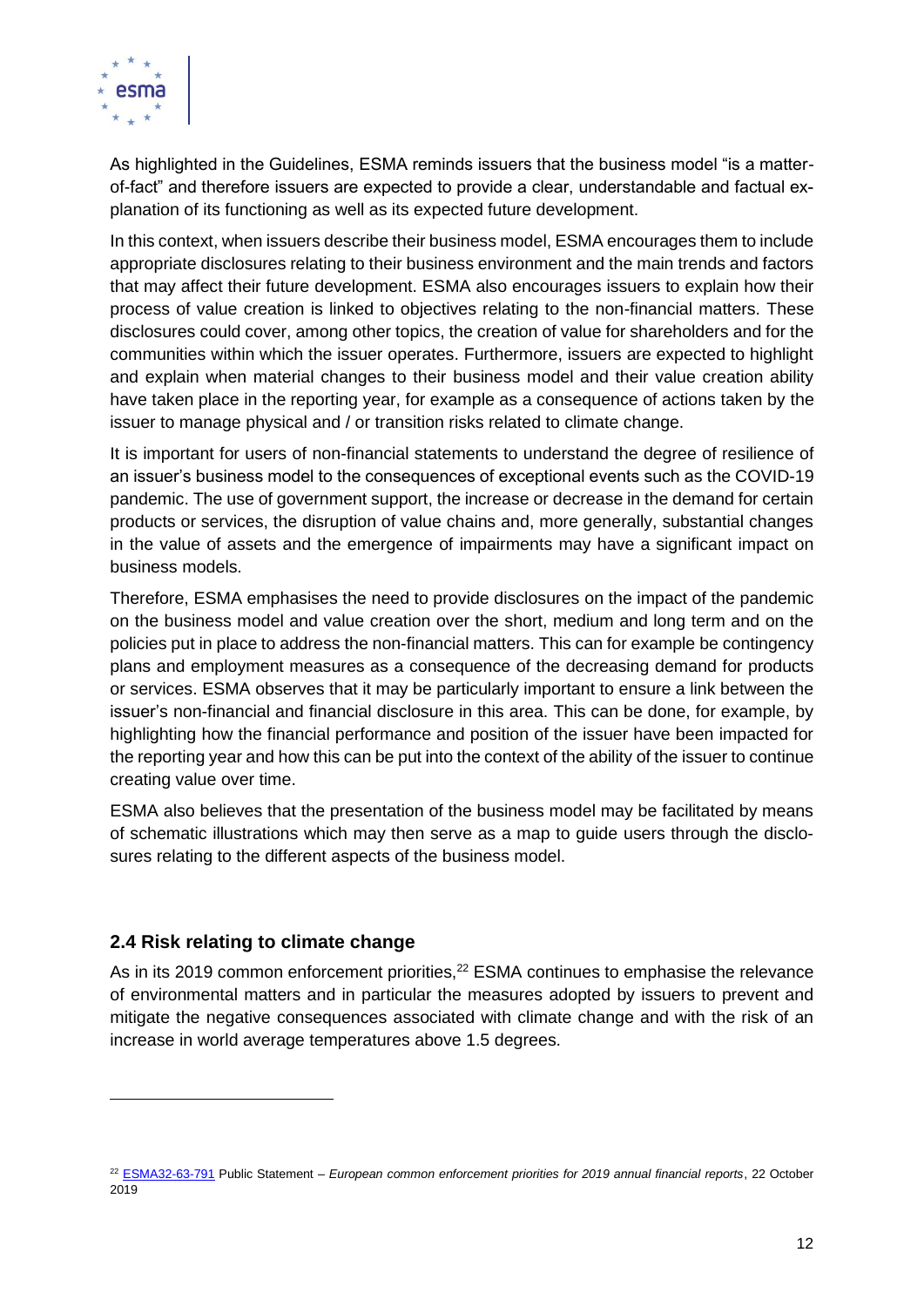

ESMA therefore reminds issuers of the need to disclose, where material, both physical and transition risks related to climate change as well as any measures put in place to prevent such risks from materialising and to mitigate their effects. In their planning processes, issuers should consider how risks and opportunities connected to climate change may evolve. As such, ESMA advises issuers to provide their risk disclosures with reference to different time horizons to reflect the varying uncertainty relating to the short, medium and long term and the potential business implications under different conditions. Issuers may for example choose to prepare disclosures in this area based on the European Commission's guidelines on reporting climaterelated information.<sup>23</sup>

ESMA encourages issuers to explain risks associated with climate change and the related mitigating actions put in place in the context of their business models, environmental policy and any objective and targets that they are pursuing in this area. The explanations should serve also to contextualise disclosures on the degree to which pre-set targets can be achieved and to explain any uncertainty surrounding them.

<sup>23</sup> [Communication from the Commission](https://eur-lex.europa.eu/legal-content/EN/TXT/PDF/?uri=CELEX:52019XC0620(01)&from=EN) – *Guidelines on non-financial reporting: Supplement on reporting climate-related information*, OJ C 209, 20 June 2019, p. 1-30 (please refer to paragraphs 3.1 and 3.4)